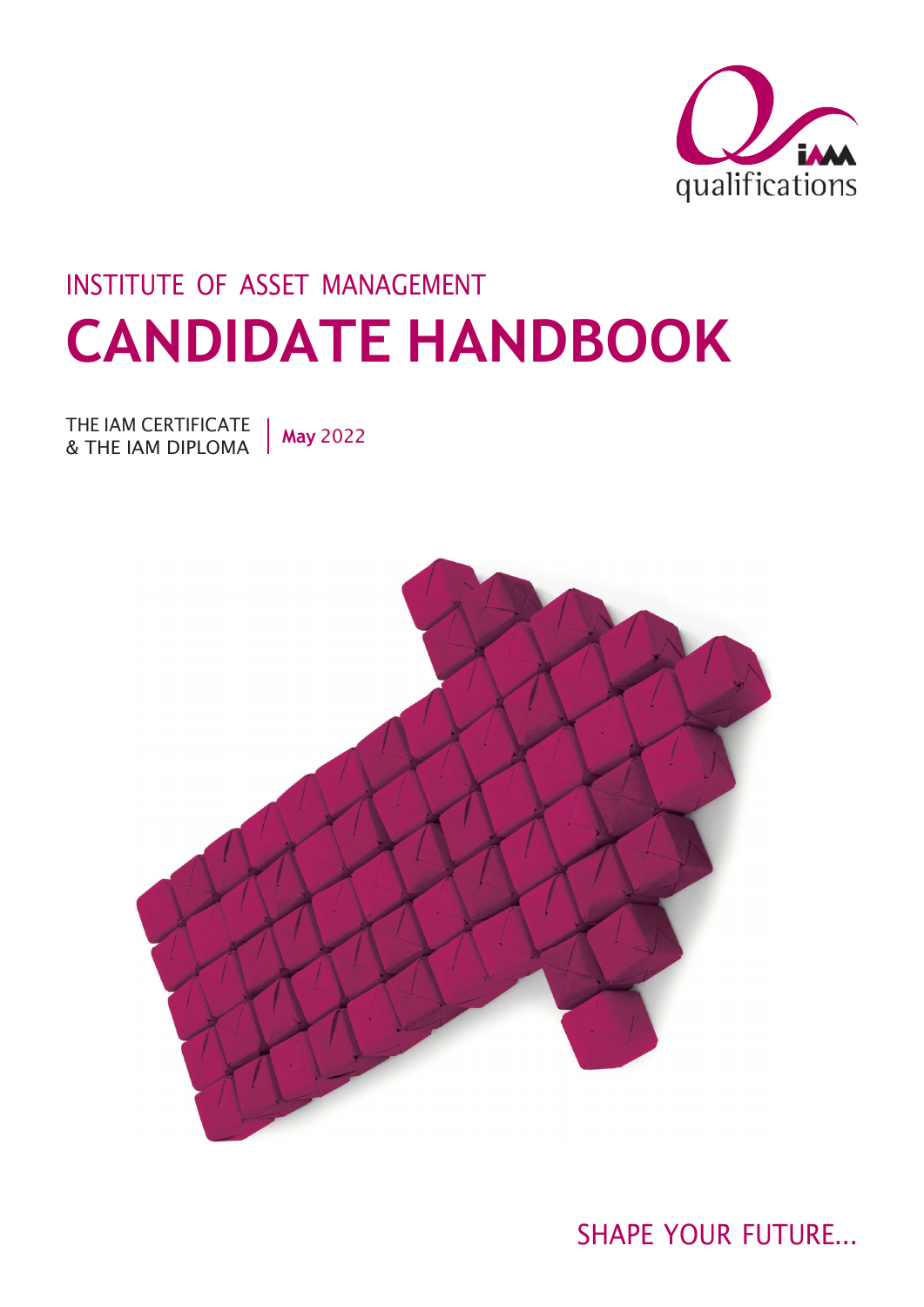

Ready to fly?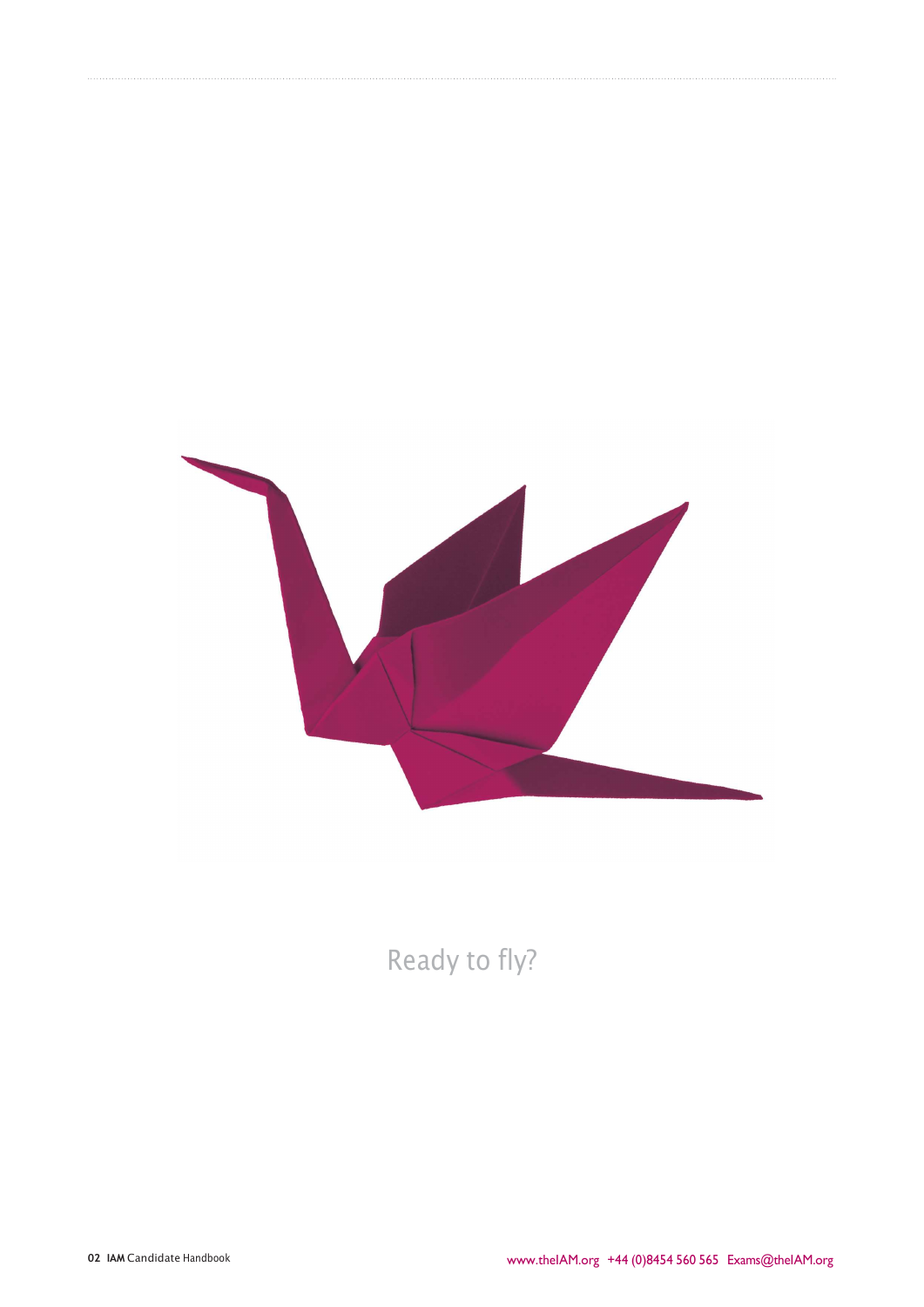# **CONTENTS**

| <b>Introduction</b>                               | 4  |
|---------------------------------------------------|----|
| <b>Certificate and Diploma</b>                    | 5  |
| Finding learning and training resources           | 6  |
| <b>Exam registration and Enrolment</b>            | 7  |
| Taking your exam                                  | 9  |
| What happens after your exam                      | 10 |
| <b>Appendices</b>                                 |    |
| Reading list and useful information               | 11 |
| The IAM Exam regulations: how do they affect you? | 12 |
| Structure of Examinations and assessment criteria | 13 |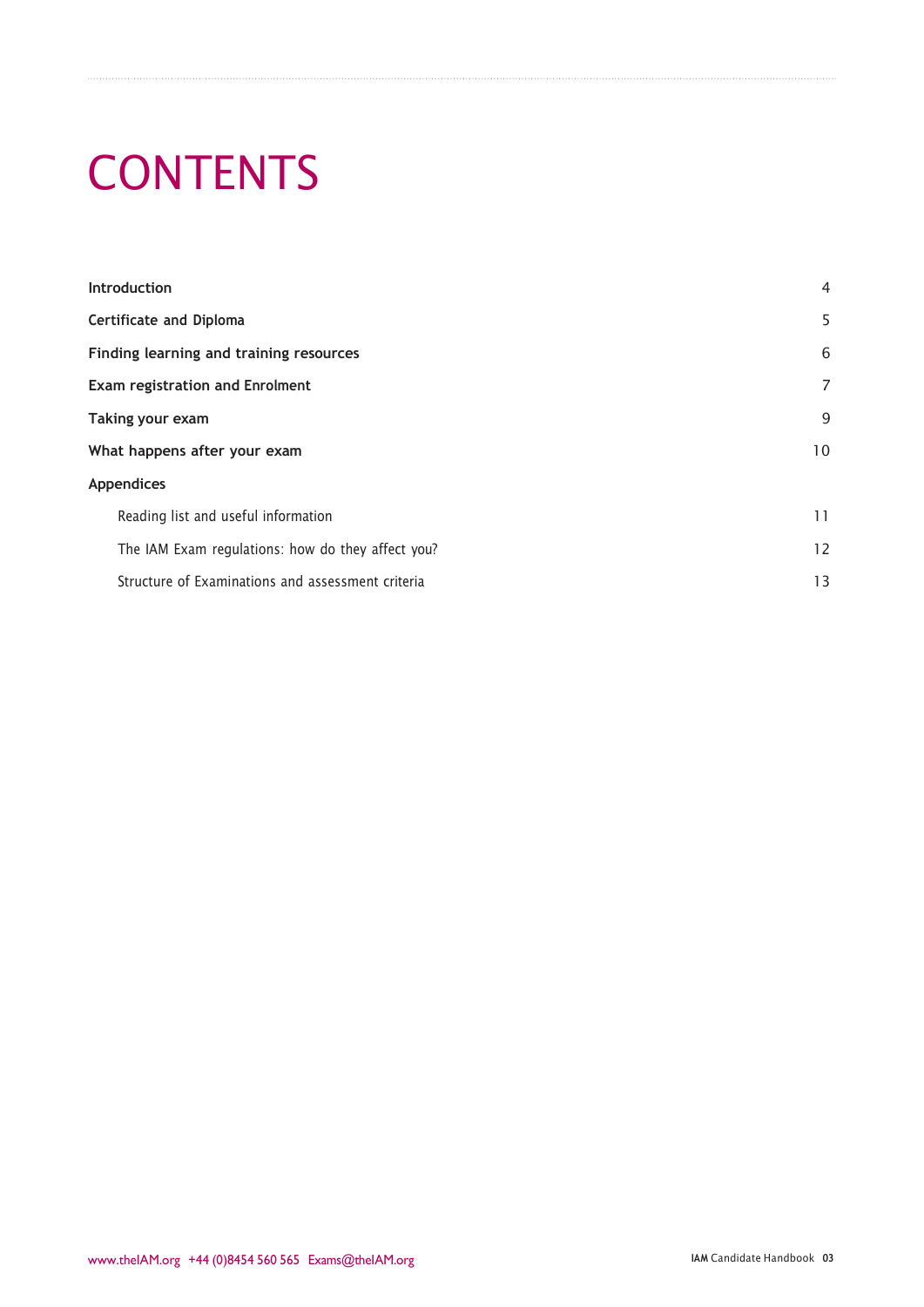# INTRODUCTION



The Candidate Handbook is designed for individuals who are interested in taking the examinations leading to the award of the IAM Certificate and the IAM Diploma. It contains information about the exams that will guide you through the process for sitting these IAM Qualifications.

The Institute of Asset Management has partnered with Pearson Vue, the global leader in computer-based testing, to deliver the IAM qualifications.

The IAM Qualifications in asset management are relevant for those people who may:

- Want to extend their knowledge, understanding and / or practice of asset management for career reasons.
- $\blacksquare$  Have gained experience in asset management, and want their knowledge, understanding and practice formally recognised through the IAM's prescribed qualifications structure.

There are other useful documents on our website, some of which you may be sent depending on what you have asked us or your stage in the process. This is intended to be a convenient document to help candidates but if you can help us improve it, please let us know.

Please read all the relevant website pages and download the syllabus at www.theIAM.org If you need more information, please contact us at Exams@theIAM.org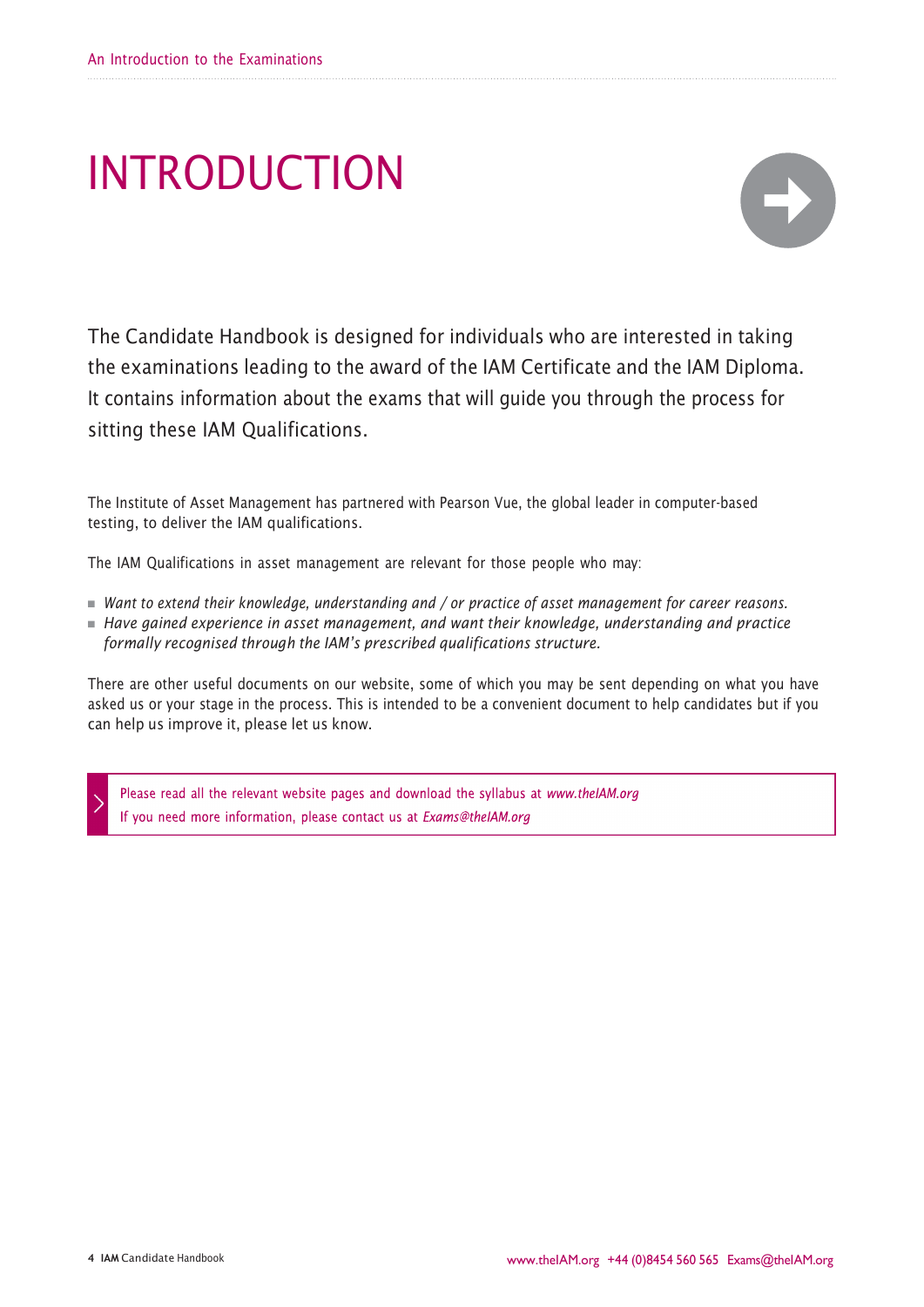# CERTIFICATE AND DIPLOMA



Each qualification focuses on the types of work done and challenges typically faced by the people in the target audience.

# The IAM Certificate

The Certificate is concerned with the fundamental principles of asset management. As a qualification, it is more relevant for people who are new to asset management, have some initial experience of working in an asset management role, or who might have worked in asset management for a while and wish to embark on discipline relevant qualifications.

## The IAM Diploma

This more advanced qualification assesses breadth and depth of knowledge and understanding, together with the application of professional judgment in practice. It is aimed primarily at those with prior knowledge and experience of asset management, typically holding or preparing for specialist or management roles in this area.

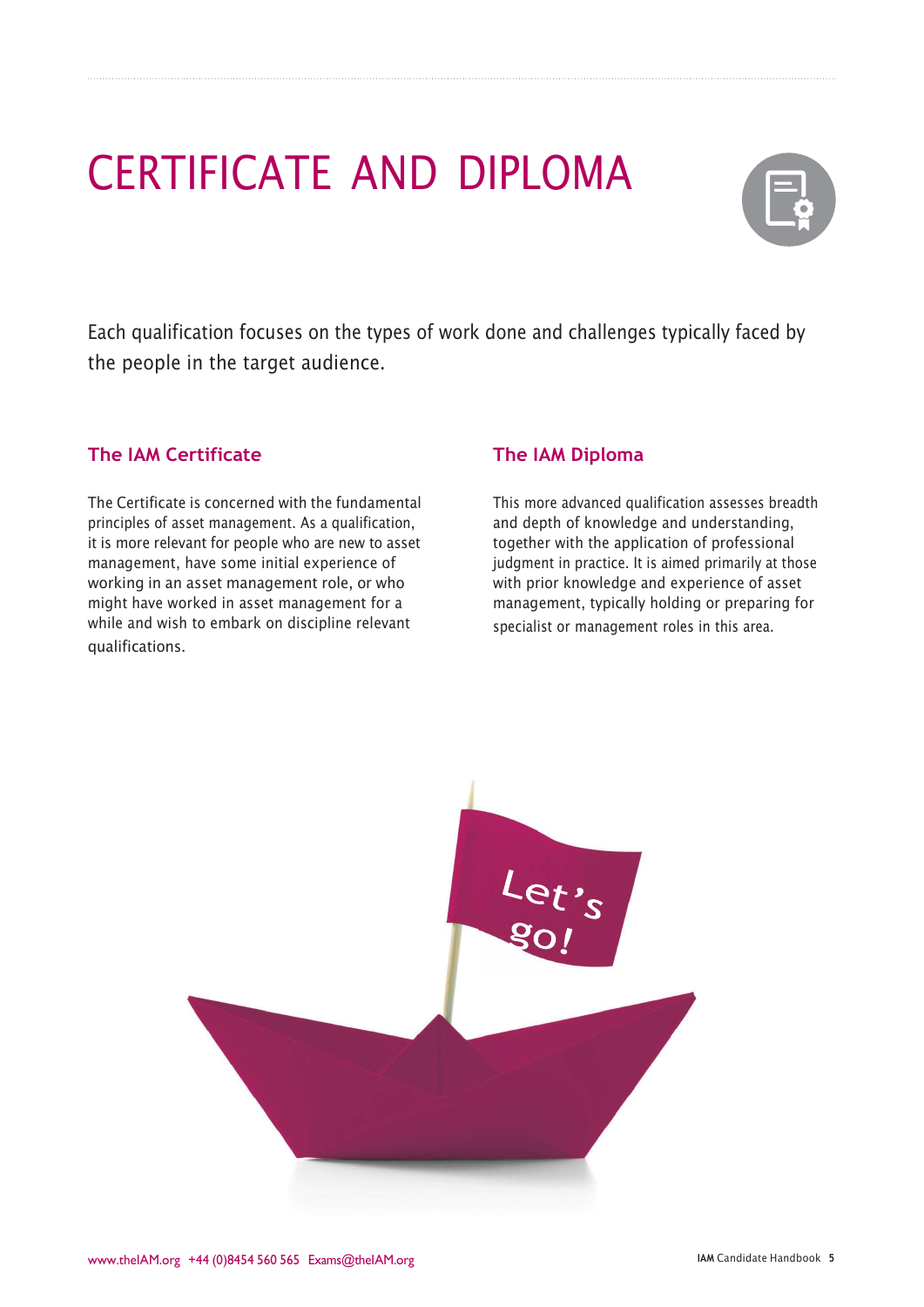# FINDING LEARNING AND TRAINING COURSES

![](_page_5_Picture_2.jpeg)

It is important to note that the qualifications are NOT training courses but are awarded to candidates who have demonstrated they have met the standards for either the Certificate or Diploma. The IAM Examinations Board does not prescribe how a candidate should prepare for the examination – that is a choice for the candidate to make based on their experience, learning preferences and existing knowledge of the subject.

### Decide if you need training

You may be confident that you are prepared for your exam but please ensure that you have read the appendix in this document and fully understand the content of the appropriate exam(s).

We suggest that you refer to the full syllabi for the exam for which you have enrolled to see the context of each one. These are contained in the syllabi on our website: www.theIAM.org

It is the responsibility of candidates or their employers to decide how best to prepare for examinations. The requirement for training will vary depending on the personal circumstances of the individual.

If your employer has training, learning or competency development resources, we suggest you consult them. Ask your personnel or Human Resources department if you are unsure.

## Self-guided Study

If you prefer a self-guided study programme, please refer to the reading list in this document as a starting point. We recommend approximately 150 hours of self-study for the certificate and 200 hours for the Diploma.

### IAM Endorsed Training Providers

If you prefer to undertake formal training before sitting your exam, we recommend that you contact one of our Endorsed Trainers. These are organisations that have provided evidence of their ability to offer approved training. The IAM has no commercial relationship with Endorsed Trainers.

More information and a list of Endorsed Training Providers can be found here: www.theiam.org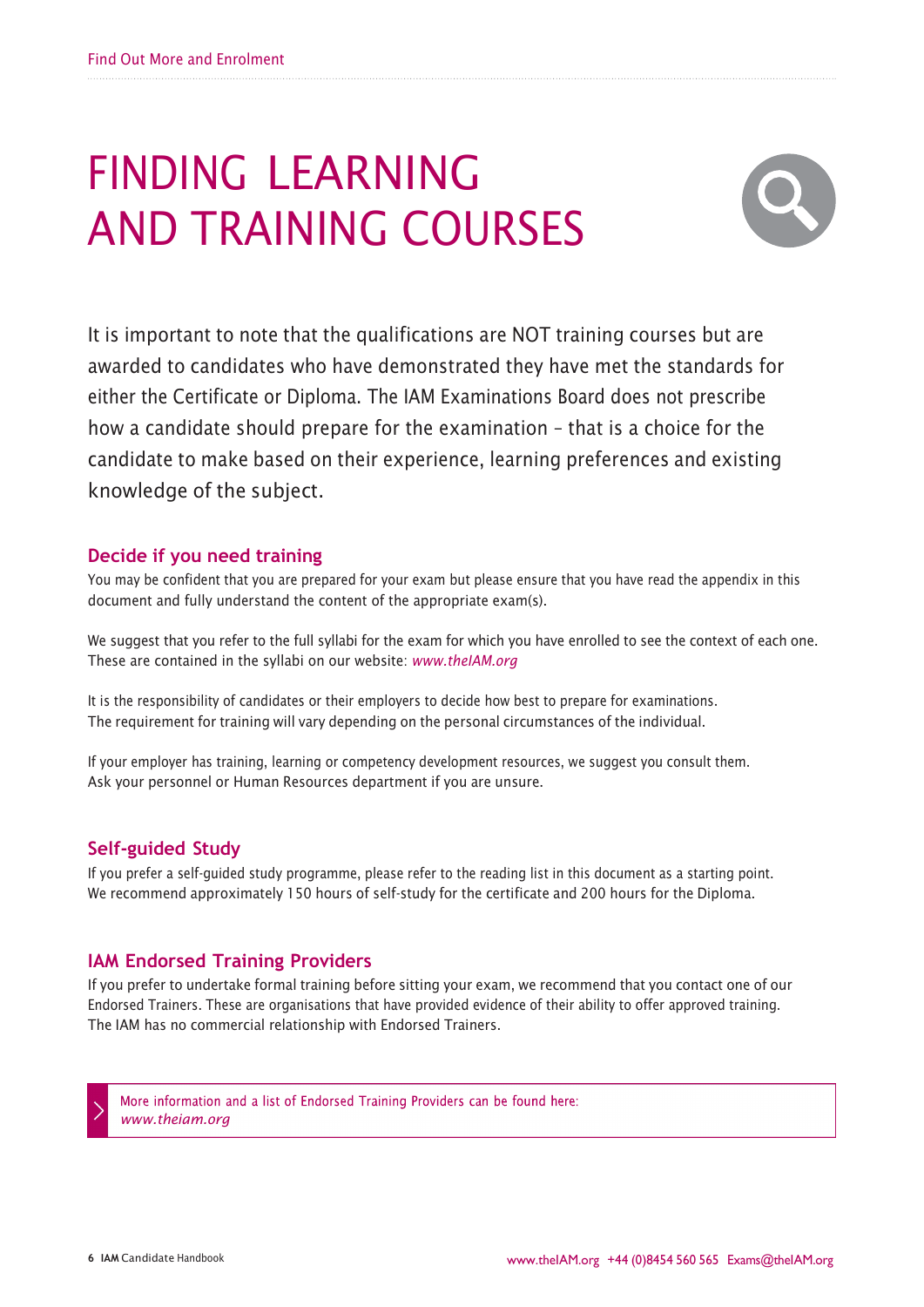# EXAM REGISTRATION AND ENROLMENT

![](_page_6_Picture_1.jpeg)

#### To sit an IAM qualification you must complete the following steps:

- 1. Register with the IAM and tell us who you are(we use this information to send you your exam information)
- 2. Log into the IAM website to book your exam
- 3. Select the exam you wish to sit Certificate or Diploma
- 4. Select the venue
- 5. Choose a time and date for your exam
- 6. Pay the exam fee

#### Step 1 – Register with the IAM

If you are not already registered with the IAM then you will need to enter some contact details to register with us online. There are various 'membership' categories, and you must register onto the 'Mailing List' or above to enable the exam to be taken... We use this information to: communicate with you before and after your exam; keep track of your registration payment and any other transactions with us; enable you to book your exam session (when you are ready); identify you at the examination venue (when you sit your exam); and prepare your exam certificate should you be successful.

Note: Please ensure that the details you register with match your ID or you may not be permitted access to sit your exam at the test centre.

#### Are you registered with us?

- Yes I am already an IAM Member. Go directly to step 2
- $\blacksquare$  No please go to *www.theIAM.org/join* to sign up

#### Step 2 – Log into the IAM website to book an exam

Log into the IAM website with your registration details. Go to the exam registration page and select book/ start your exam. This will take you to the Pearson Vue exam site where you can book your exam, see score reports and pay your exam fee.

#### Step 3 – Select which exam you want to sit

The exams you are eligible for will be listed. Select which one you wish to sit. Note: it is no longer a requirement to sit and pass the certificate exam before sitting the Diploma exam.

If your training provider or employer has arranged an exam it may be delivered on location as an Anywhere Proctored exam. Please confirm with your exam organiser and refer to the IAM Anywhere Proctored Users guide.

The booking process is separate for Anywhere Proctored exams.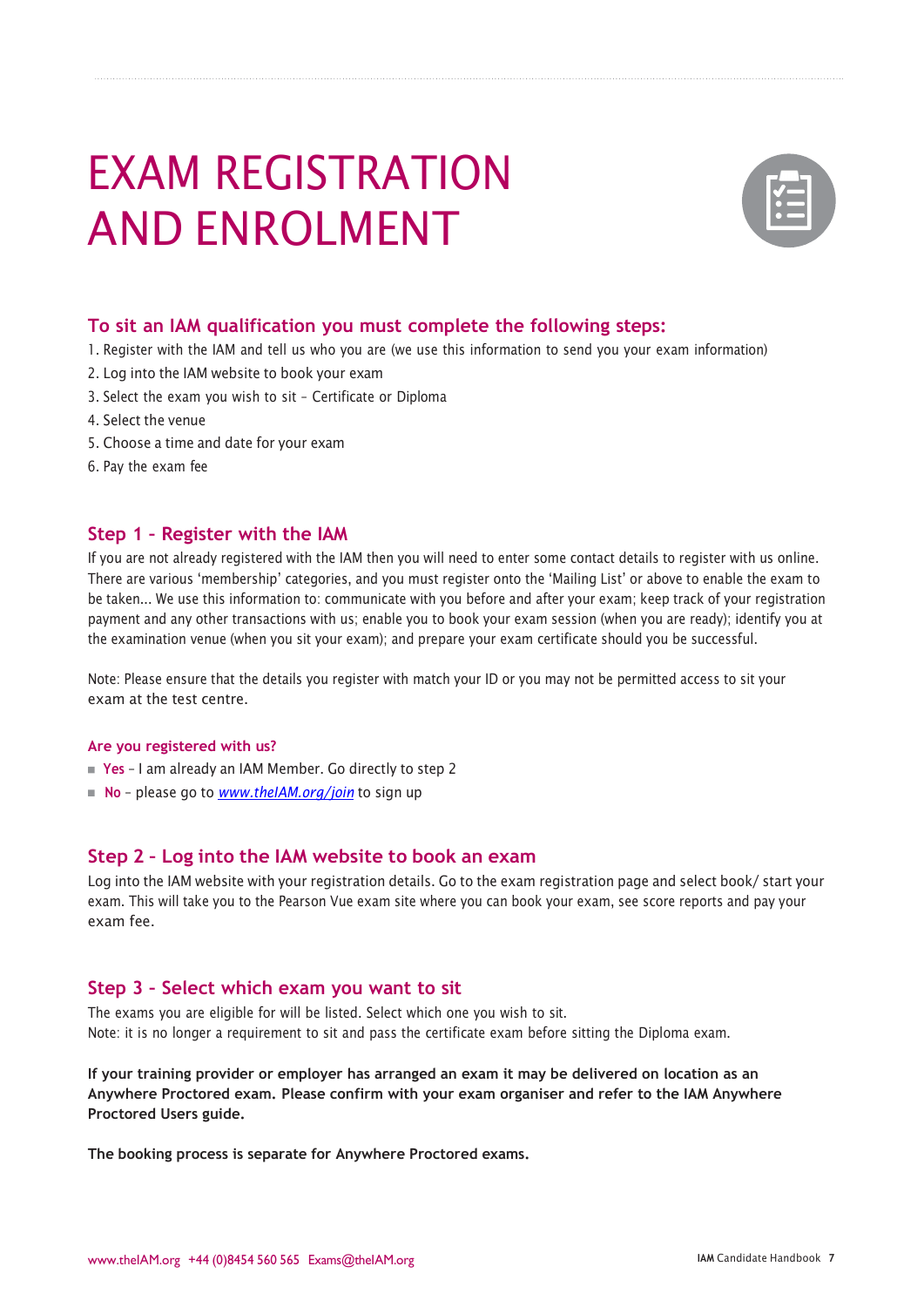### Step 4 – Select the Venue/Take online

With over 5000 test centres worldwide finding an exam venue has never been easier. Simply enter your address and you will see a list of the nearest exam centres. Select a test centre that is convenient for you. You may also take the exams online using the Pearson Vue OnVue system details available on the IAM website

#### Step 5 – Choose a time and date for your exam

Choose an appointment to sit your exam from the options displayed. Exam sessions can be booked up to 24 hours in advance.

### Step 6 – Pay the Examination fee

The examination fee is payable in eight currencies.

If your training provider or employer is paying for your exam, they may provide you with a voucher code. You can enter this voucher code on the payment screen.

Once you have confirmed your details and submitted your order you will receive an email confirmation from Pearson Vue.

If you have not received your booking confirmation, please confirm you have submitted your order and contact Pearson Vue customer service.

#### Accommodations

If you have a disability and require a specific (non-ESL) accommodation, such as a time extension or a reader / recorder, you will need to obtain prior approval from The IAM before Pearson VUE can complete your booking. To apply for an accommodation please email exams@theIAM.org

![](_page_7_Picture_12.jpeg)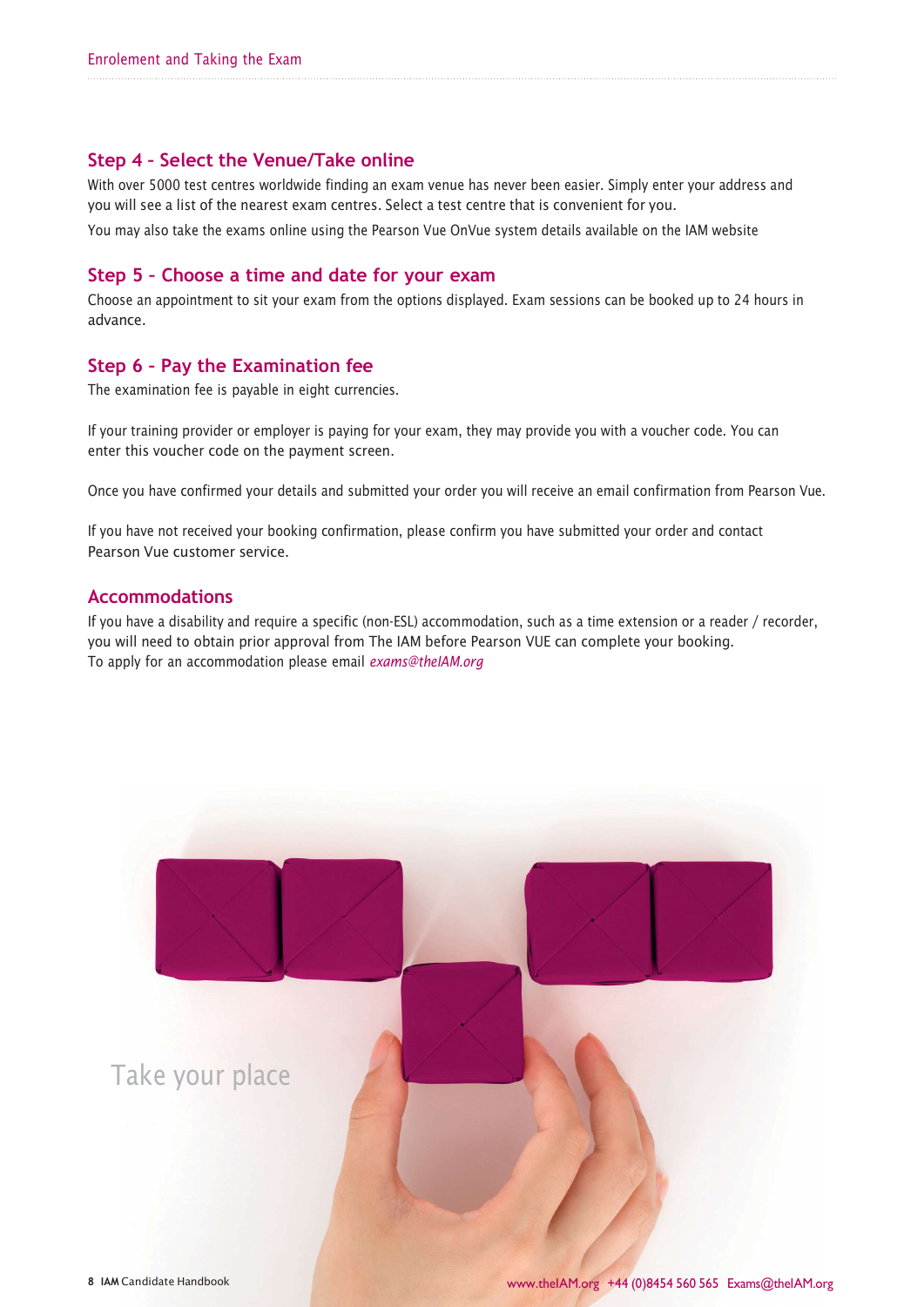# TAKING YOUR EXAM

![](_page_8_Picture_1.jpeg)

## Before the day of your exam

#### Cancelling or Rescheduling your exam

You must contact Pearson VUE or access your online Pearson VUE account to cancel or reschedule your exam at least a minimum of 24 hours prior to your appointment. Exams cannot be cancelled less than 24 hours prior to your appointment. Failure to cancel in time or failure to appear for your appointment will result in the forfeiture of your exam fee.

### On the day of your exam

#### Admission Policy

We ask that you arrive at the test centre 15 minutes before your scheduled exam appointment time. This will give you adequate time to complete the necessary sign-in procedures. If you arrive more than 15 minutes late for your appointment, you may be refused admission and the exam fees will be forfeited.

You are required to present two forms of original (no photocopies), valid (unexpired) IDs; one form as a primary ID (with name, photo and signature) and one form as a secondary ID (with name and signature). The first and last name that you used to register must match exactly the first and last name on the ID that is presented on test day. All IDs required must be issued by the country in which you are testing. If you do not have the qualifying ID issued from the country you are testing in, a passport from your country of citizenship is required, along with a secondary ID. If you have any questions or concerns about the ID you are required to bring with you to the testing centre for admittance for your exam please contact Pearson VUE customer Service at pearsonvue.com/contact. To view the full ID policy please visit www.pearsonvue.co.uk/Clients/IAM.aspx

The examinations are 'closed book' which means you cannot bring any reference materials into the exam, including dictionaries, electronic and internet sources. However, a calculator and scratch pad applications are available in the exam system.

#### During the exam session

- You MUST obey the Exam Regulations
- You must not confer with other candidates or use any form of communication to confer with people outside the exam room. Failure to do so will lead to immediate disqualification.
- You will not be permitted to bring any reference materials and electronic devices including phones into the exam room.
- Before your exam you will be required to read and accept a Non-Disclosure Agreement. If you do not accept the agreement you will not be permitted to start your exam.
- Before your exam begins there is a tutorial on the exam functionality and in exam tools.
- After your exam you will be asked for your feedback about the Exam questions, Examination Venue and the way you have been treated. This feedback in invaluable and informs the IAM on the areas where improvement is needed. The feedback section is not included in your exam time.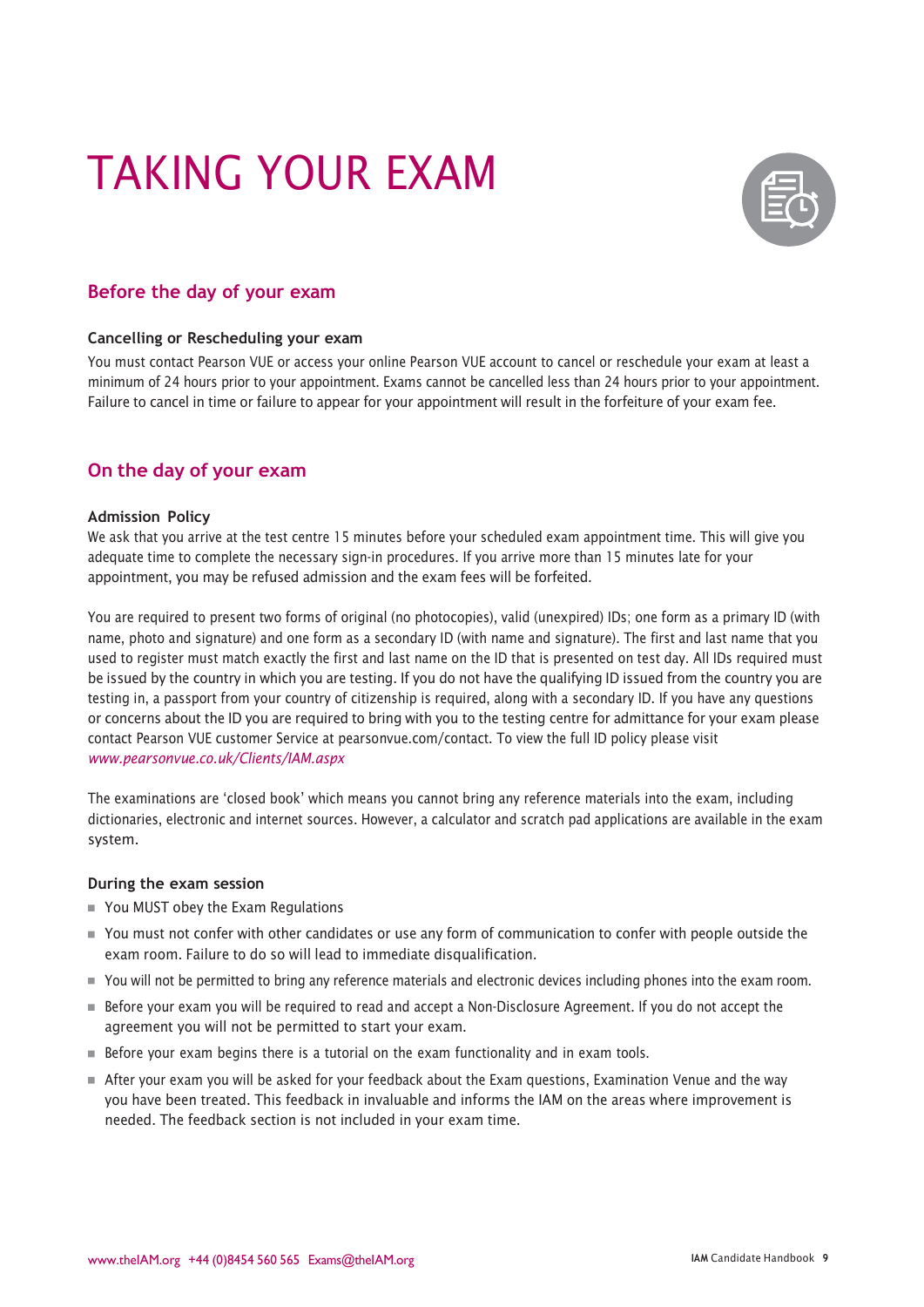# WHAT HAPPENS AFTER YOUR EXAM?

![](_page_9_Picture_2.jpeg)

### Results Policy

Your exam results will be available immediately after you have completed your exam and the exit survey. Your result(s) score report is available online via your Pearson Vue test account.

If your employer pays for your exam fees and provides evidence when making the request to us, we may share your name and exam result with them. We process your information on exam results in this way on the basis your employer has a legitimate interest in assessing your work competency if it pays exam fees for you.

We may also share exam results with our endorsed training providers. Whilst we will share your individual mark with them, we will not reveal your name. We process your information on exam results in this way on the basis that the endorsed training provider has a legitimate interest in understanding its performance in relation to its exam candidates. However, we remind you that there is a risk of your exam mark being known by the training provider if the exam has a 100% pass or 100% fail rate.

#### If you are successful

All successful candidates will receive their award by email in the form of a PDF. This will carry your name as registered on your IAM membership account and be sent to the address used when undertaking the exam. Please ensure these details are correct before your exam.

Successful candidates will also receive a digital badge for their qualification in partnership with Credly. The badge is issued by Acclaim and will enable candidates to share their success. The digital badge can be used within email footers, social media profiles and CVs. This badge verifies the successful completion of either the IAM Certificate or the IAM Diploma.

After you have been awarded the Certificate you should consider progressing to the IAM Diploma. Both qualifications are based on the IAM Competences Framework and are mapped to key specification and documents such as ISO 55000 and the Asset Management Landscape.

After you have been awarded the Diploma you can still expand your knowledge of asset management with the IAM. The IAM is developing guidance on Initial and Continuing Professional Development (IPD and CPD), which sets out the various options for career development, including training and qualifications. Please look out for announcements or contact us at Membership@theIAM.org.

#### If you are unsuccessful

Please do not be too disappointed if you are unsuccessful. The IAM exams are designed to be challenging. You are welcome to register and sit the exam again when you feel ready (up to a maximum of four attempts including the first attempt, within five years).

Each time a candidate retakes the examination the exam registration fee will be charged in full.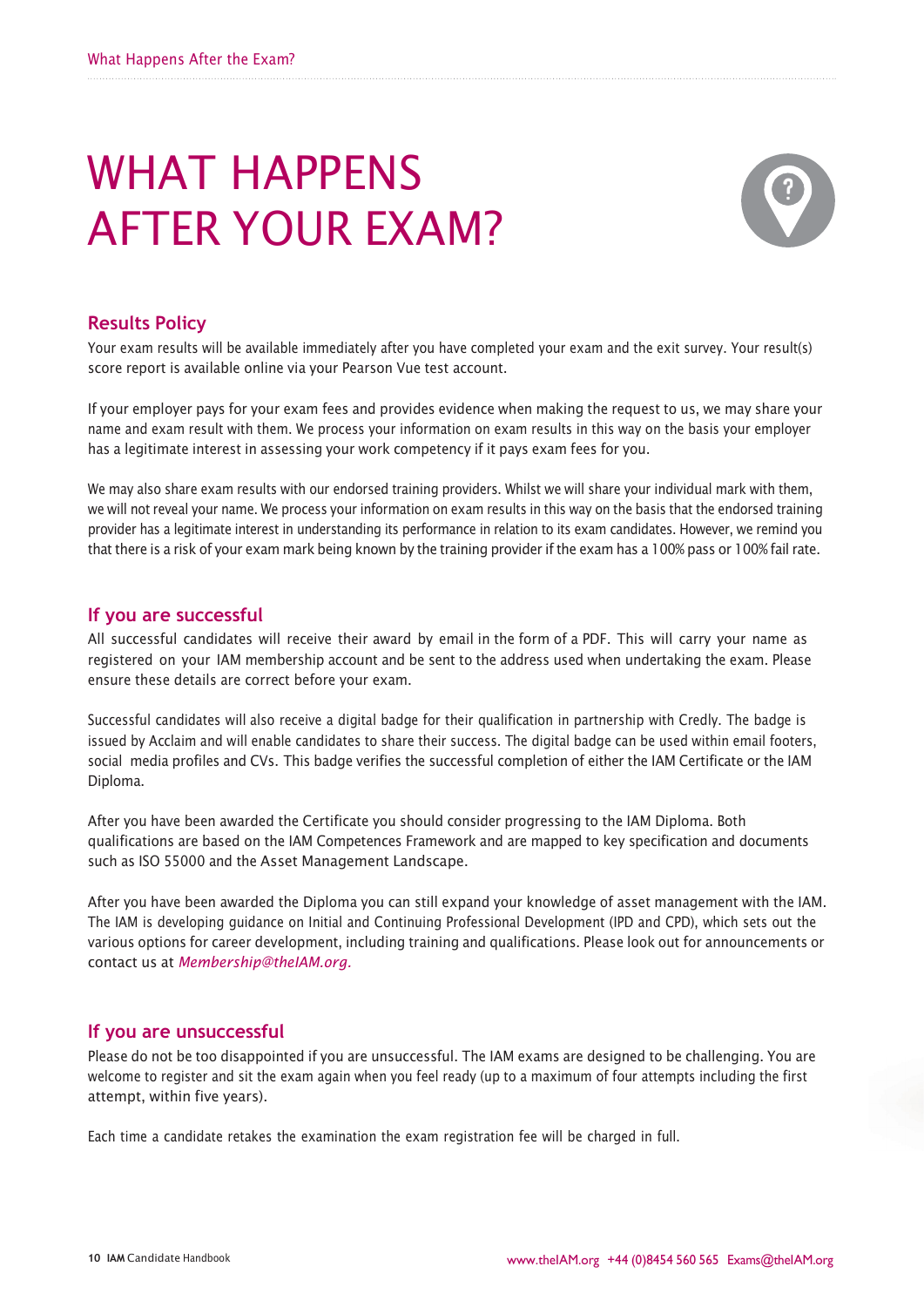# APPENDIX

![](_page_10_Picture_1.jpeg)

# READING LIST AND USEFUL INFORMATION

The following reading list is the minimum expected for self-study in preparation for both sets of examinations. It is strongly recommended that potential Diploma candidates extend their reading beyond this list.

- Asset Management an Anatomy www.theIAM.org/AMA
- The IAM Competences Framework Parts 1 and 2 www.theIAM.org/CF
- The Asset Management Landscape, Version 2, The Global Forum on Maintenance and Asset Management (GFMAM), March 2014
- The GFMAM Competency Specification for an ISO 55001 Asset Management System Auditor / Assessor, 1st Edition, Version 2, GFMAM, April 2014
- ISO55000 series www.theIAM.org/ISO55000

![](_page_10_Picture_9.jpeg)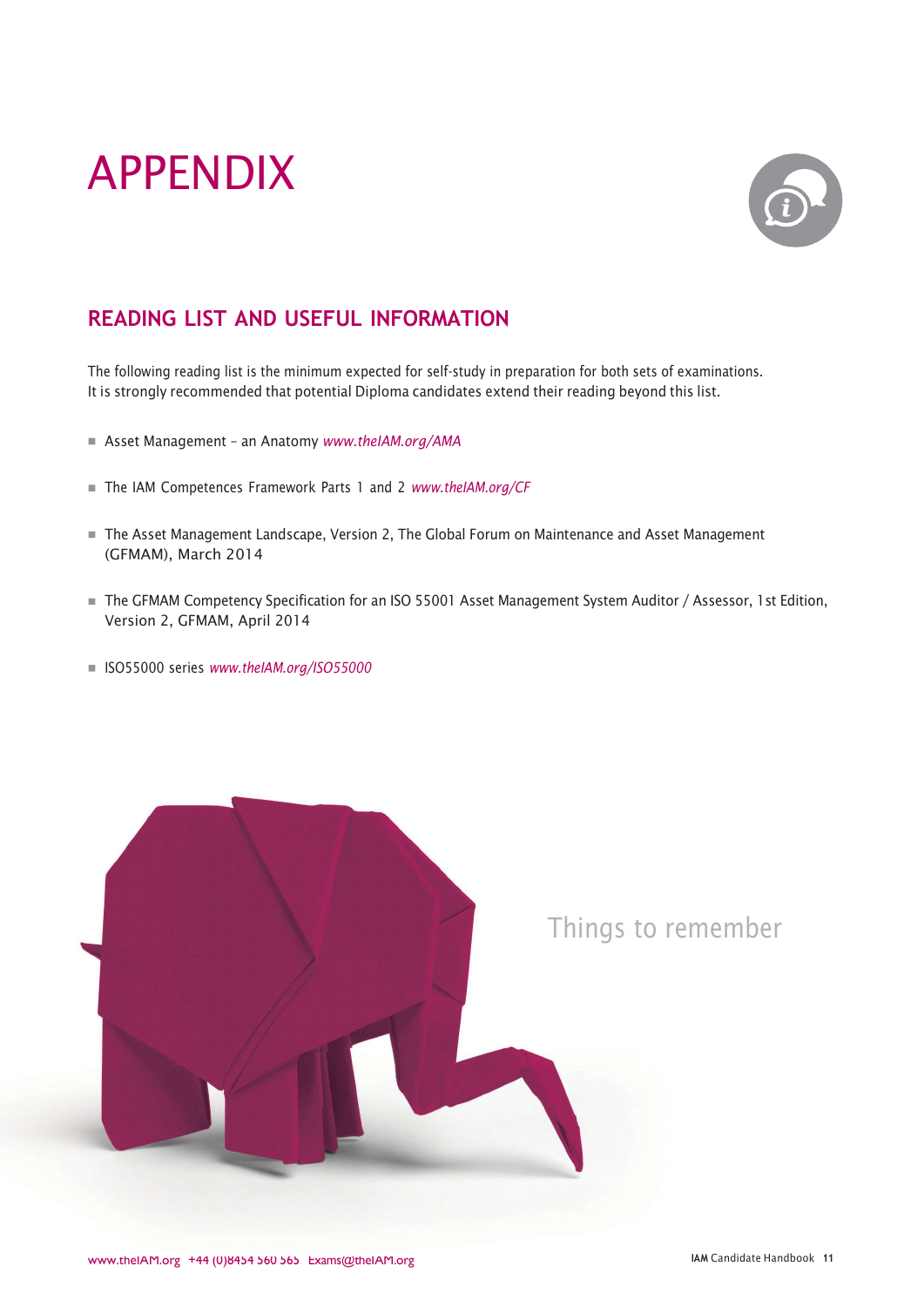# THE IAM EXAM REGULATIONS: HOW DO THEY AFFECT YOU?

Please note that this is a simplified summary and the full Examination Regulations must be consulted and are available on our website. The decisions of the Examinations Board are final. If you would like to know more about governance, then please contact ExamBoard@theIAM.org.

### General

Candidates are required to achieve a pass in each of the required modules for the IAM Certificate or the IAM Diploma, and to achieve an overall minimum pass mark, in order to obtain the qualification.

Candidates are entitled to re-sit failed examinations, subject to payment by the candidate of the current fee.

### Examinations

Candidates are required to arrive at the exam venue at least 15 minutes before the notified start time of the examination session and must be available for the entire duration of the examination session. Each candidate will be required to identify themselves by producing approved government photographic identification.

During an examination, candidates are NOT entitled to consult or have access to reference materials such as books, paper notes or other printed material and dictionaries.

Candidates may not communicate with other candidates or anyone outside the exam room during the examination. All electronic devices such as mobile phones, tablets or laptops other than those being used to access the exam must be switched off during the examination and either left with the invigilator or at the side of the examination room.

#### Malpractice

Malpractice involves deliberate acts of wrongdoing, contrary to official Examination Regulations, designed to place a candidate or candidates at an unfair advantage or disadvantage. Malpractice is not tolerated and evidence of malpractice will be reported to the IAM Examinations Board. The Exam Regulations list examples of malpractice. The IAM and IAM Examinations Board take very seriously any form of cheating in examinations, including but not restricted to plagiarism, impersonation, collusion and disruption. Candidates found guilty of any form of cheating or other misconduct will be subject to the Disciplinary Procedures of the IAM Examinations Board.

### Absence from the Exam session

If you are not able to attend a booked exam, you must contact Pearson Vue as soon as possible.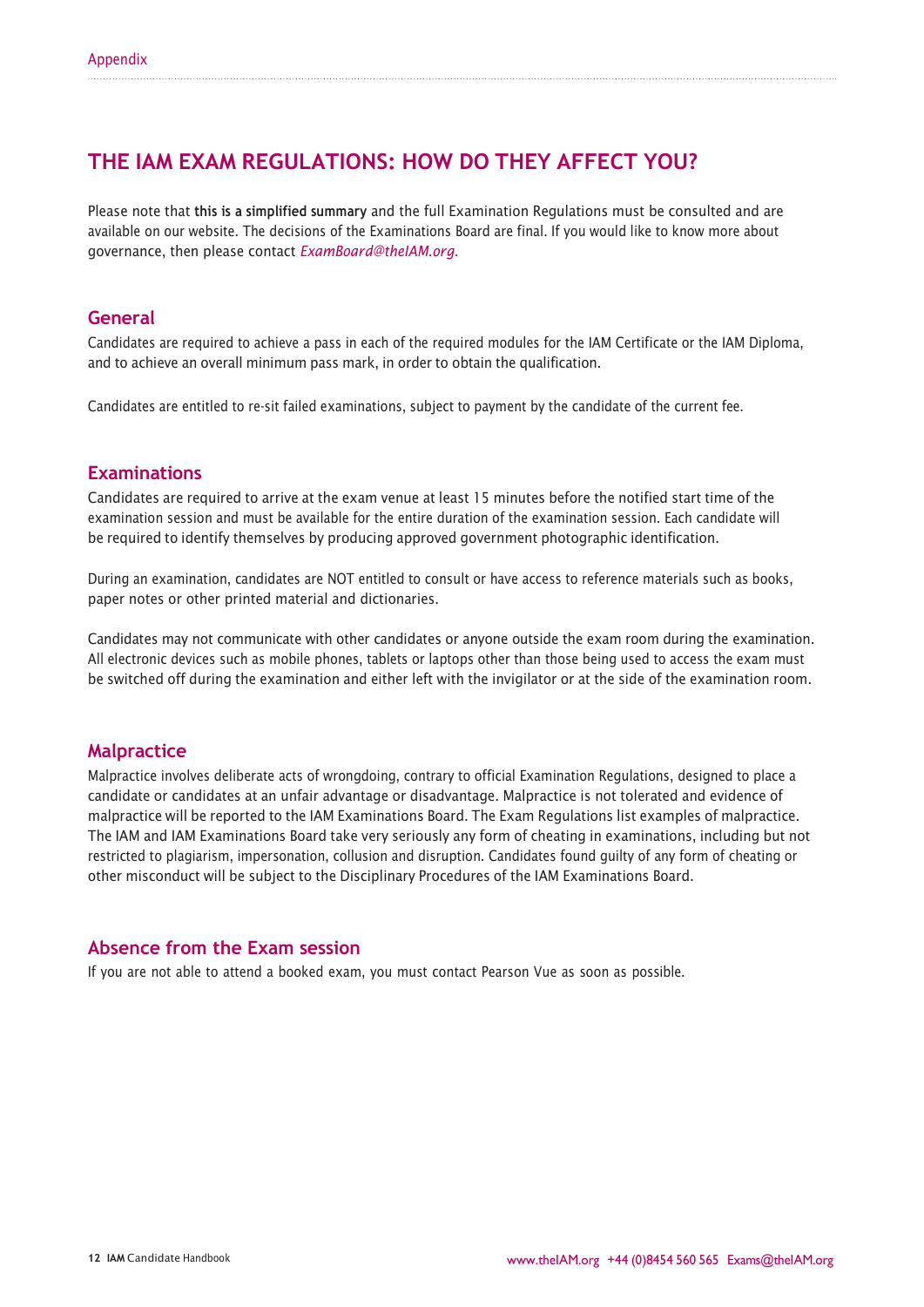# STRUCTURE OF EXAMINATIONS AND ASSESSMENT CRITERIA

It is important to note that the qualifications are NOT training courses but are awarded to candidates who have demonstrated they have met the standards for either the Certificate or the Diploma. The IAM Examinations Board does not prescribe how a candidate should prepare for the examination – that is a choice for the candidate to make based on their experience, learning preferences and existing knowledge of the subject.

There are twelve modules assessed through two examinations. Modules 1 to 5 form the Certificate examination.

Modules 1 to 12 (inclusive) form the Diploma examination. Candidates who are successful in this examination will be eligible for the award of the Diploma in Asset Management. Candidates who are successful and achieve over 75% are eligible for the IAM's highest award, Diploma with Distinction.

#### The twelve modules will be assessed by the following two examinations:M1 Principles of Asset Management (20 questions) M2 Asset Management Policy, Strategy & Planning (10 questions)  $\blacksquare$ IM Managing Asset Life Cycles, Decisions & Activities (10 questions)<br>
IMM Assessing & Managing Asset Management Risks (10 questions)<br>
IMM B Finance and Business Impact of Asset Management (10 questions)<br>
IMM B Finance and M4 Assessing & Managing Asset Management Risks (10 questions) 2 hour duration M5 Finance and Business Impact of Asset Management (10 questions) 60 To pass this exam it is required that a candidate achieves: an overall score of 65% in aggregate across all five modules, and questions not less than 50% in each of the five modules M1 Principles of Asset Management (15 questions) M2 Asset Management Policy, Strategy & Planning (5 questions) M3 Managing Asset Life Cycles, Decisions & Activities (5 questions) M4 Assessing & Managing Asset Management Risks (5 questions) M5 Finance and Business Impact of Asset Management (5 questions) M6 The Practice of Asset Management (5 questions) × M7 Asset Management Information and Knowledge (5 questions)  $\begin{array}{c} \leq \\ \triangle \\ \square \\ \square \\ \infty \end{array}$  **IM Asset Management Information and Know<br>
IMB Sustainable Asset Care & Performance (5<br>
IMB Managing Change in Asset Management System And Contractor and Supplier Management (5 c** 3 hour M8 Sustainable Asset Care & Performance (5 questions) duration M9 Managing Change in Asset Management Systems and Capabilities (5 questions) 70 M10 Contractor and Supplier Management (5 questions) M11 Demand Forecasting and Capital Expenditure Planning (5 questions) questions M12 Methods for Realising Whole Life Value from Assets (5 questions) To pass this exam it is required that a candidate achieves: **n** an overall score of 65% in aggregate across all twelve modules, and not less than 50% in each of the twelve modules.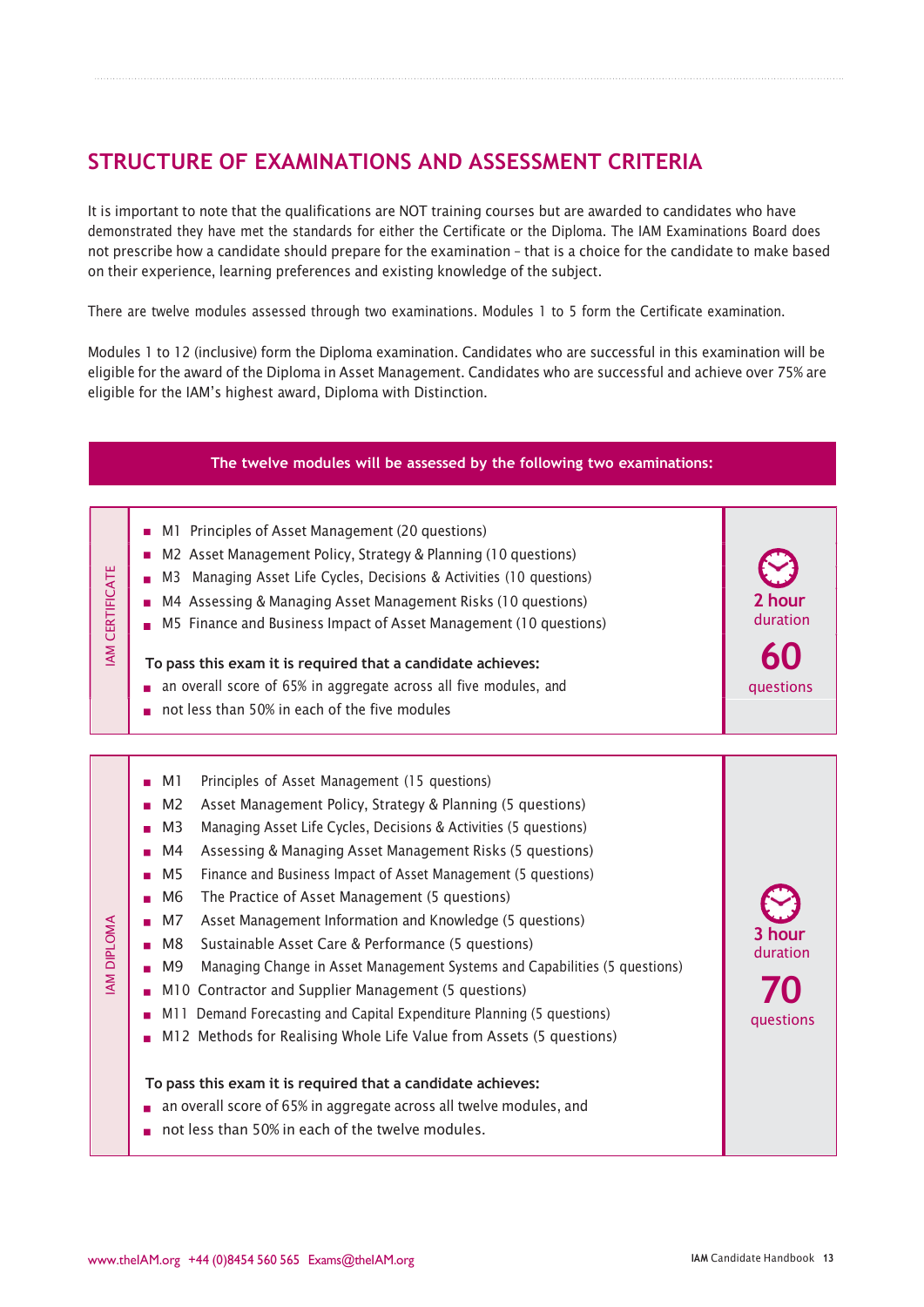# Examinations and the Role of the Examinations Board

Please refer to the Examinations Board Regulations when reading this section.

The Certificate and Diploma examinations are set and assessed by the IAM Examinations Board, which draws on the knowledge and experience of practitioners and subject matter experts from the profession. The Examinations Board is also responsible for setting the standards required for award of the Certificate and Diploma qualifications and the award of Distinctions in the Diploma. They are also responsible for the consideration of individual candidate Extenuat- ing Circumstances and Appeals.

The examinations use multiple-choice questions (MCQs). In some cases the questions relate to a scenario, requiring the use of professional judgement to integrate knowledge, understanding and practice to answer a question or questions. Typically, the Advanced Examination adopts more multiple choice questions based on scenarios.

## Extenuating Circumstances

Please see Examination Board Regulations.

#### Appeals

A candidate may consider they have been treated unfairly in the examination process. Appeals will only be considered on procedural grounds. Procedural grounds may exist when the Examinations Board in its assessment of a candidate has not followed or applied examination procedures appropriately. Appeals against the standards set for examinations and the award of qualifications are ineligible for consideration in an Appeal.

The procedure for submitting an Appeal can be obtained from the IAM Examinations Secretariat.